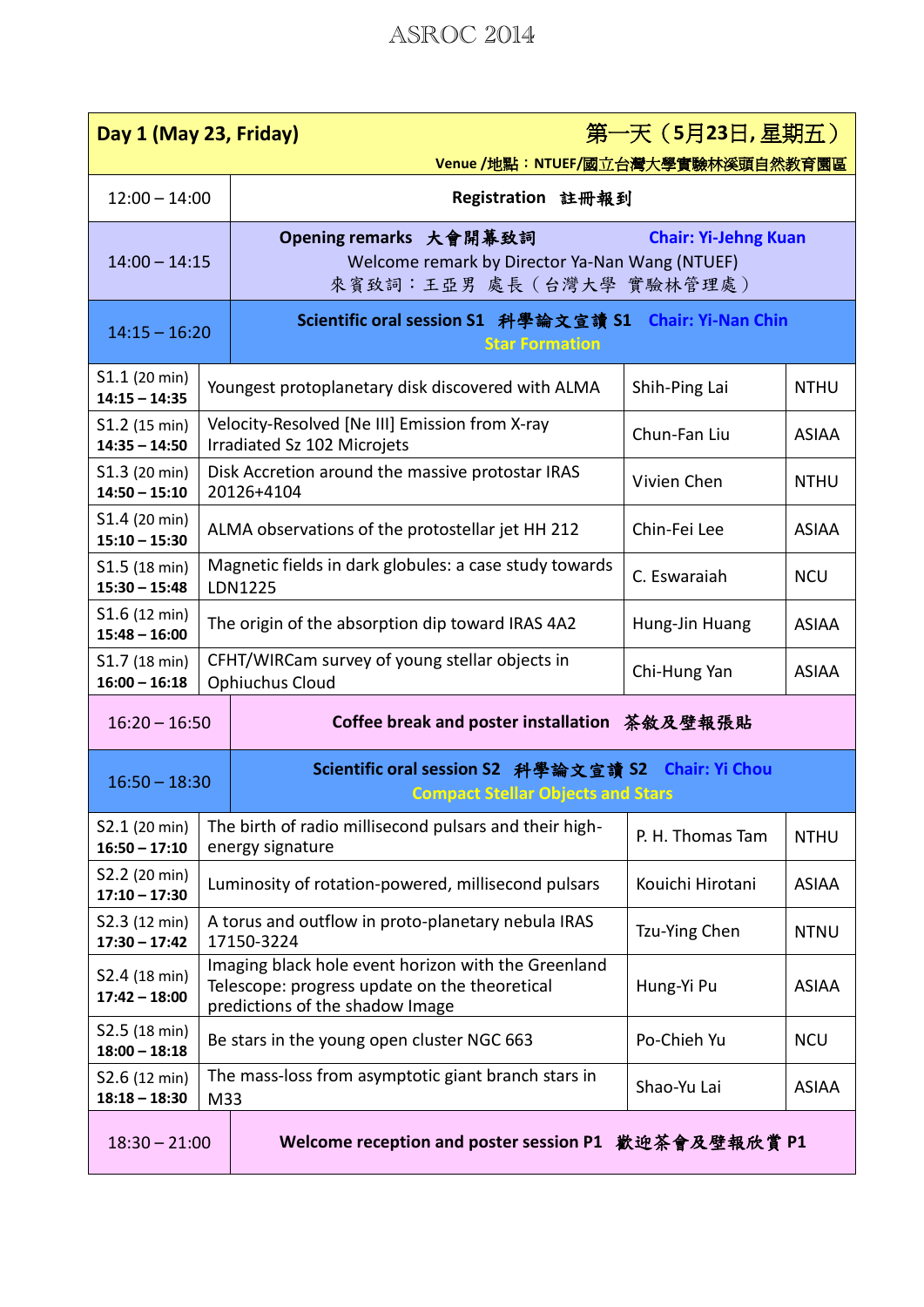## ASROC 2014

| 第二天 (5月24日,星期六)<br>Day 2 (May 24, Saturday) |  |                                                                                                                                        |               |              |  |  |  |
|---------------------------------------------|--|----------------------------------------------------------------------------------------------------------------------------------------|---------------|--------------|--|--|--|
| Venue /地點: NTUEF/國立台灣大學實驗林溪頭自然教育園區          |  |                                                                                                                                        |               |              |  |  |  |
|                                             |  | Plenary talk (I) 大會講演(I) (科研類)<br><b>Chair: Sheng-Yuan Liu</b>                                                                         |               |              |  |  |  |
| $09:00 - 10:00$                             |  | "Progress in Understanding the Formation of Low Mass Stars"<br>Prof. Neal Evans (University of Texas at Austin)                        |               |              |  |  |  |
| $10:00 - 10:50$                             |  | 頒發首屆天文學會獎<br><b>ASROC Awards Presentation Ceremony</b><br><b>Chair: Yi-Jehng Kuan</b>                                                  |               |              |  |  |  |
| $10:00 - 10:10$                             |  | <b>Introduction</b><br>天文學會獎簡介<br>Presentation of the 1 <sup>st</sup> Heaven Quest Award and Heaven Talk Award<br>頒發天文學會第一屆「天問獎」及「譚天獎」 |               |              |  |  |  |
| $10:10 - 10:25$                             |  | Heaven Quest Award acceptance speech 「天問獎」得獎致辭<br>Director Paul T.P. Ho (ASIAA) 賀曾樸所長 (中研院天文所)                                         |               |              |  |  |  |
| $10:25 - 10:40$                             |  | Heaven Talk Award acceptance speech 「譚天獎」得獎致辭<br>Director An-Le Chen in the person of Taipei Astronomical Museum<br>台北市立天文教育館-陳岸立館長代表  |               |              |  |  |  |
| $10:40 - 11:30$                             |  | Coffee break, group photo and poster session P2<br>茶敘、與會來賓團體照及壁報欣賞 P2                                                                  |               |              |  |  |  |
| $11:30 - 12:25$                             |  | Scientific oral session S3 科學論文宣讀 S3 Chair: Shiang-Yu Wang<br><b>Solar System and Exoplanets</b>                                       |               |              |  |  |  |
| S3.1 (20 min)<br>$11:30 - 11:50$            |  | Planet Hunters: Assessing the Kepler TCE Inventory                                                                                     | Megan Schwamb | <b>ASIAA</b> |  |  |  |
| S3.2 (15 min)<br>$11:50 - 12:05$            |  | Application of Palomar Transient Factory (PTF)<br>project: the opposition effect on Solar System objects                               | Yu-Chi Cheng  | <b>NCU</b>   |  |  |  |
| S3.3 (18 min)<br>$12:05 - 12:23$            |  | On the color distribution of sub-km size main belt<br>asteroids                                                                        | Hsing Wen Lin | <b>NCU</b>   |  |  |  |
| $12:25 - 13:30$                             |  | Lunch break and poster session P3 午餐及壁報欣賞 P3                                                                                           |               |              |  |  |  |
| $13:30 - 18:30$                             |  | Group discussions 分組討論/自由參訪                                                                                                            |               |              |  |  |  |
| $18:30 - 20:30$                             |  | Banquet 大會晚宴                                                                                                                           |               |              |  |  |  |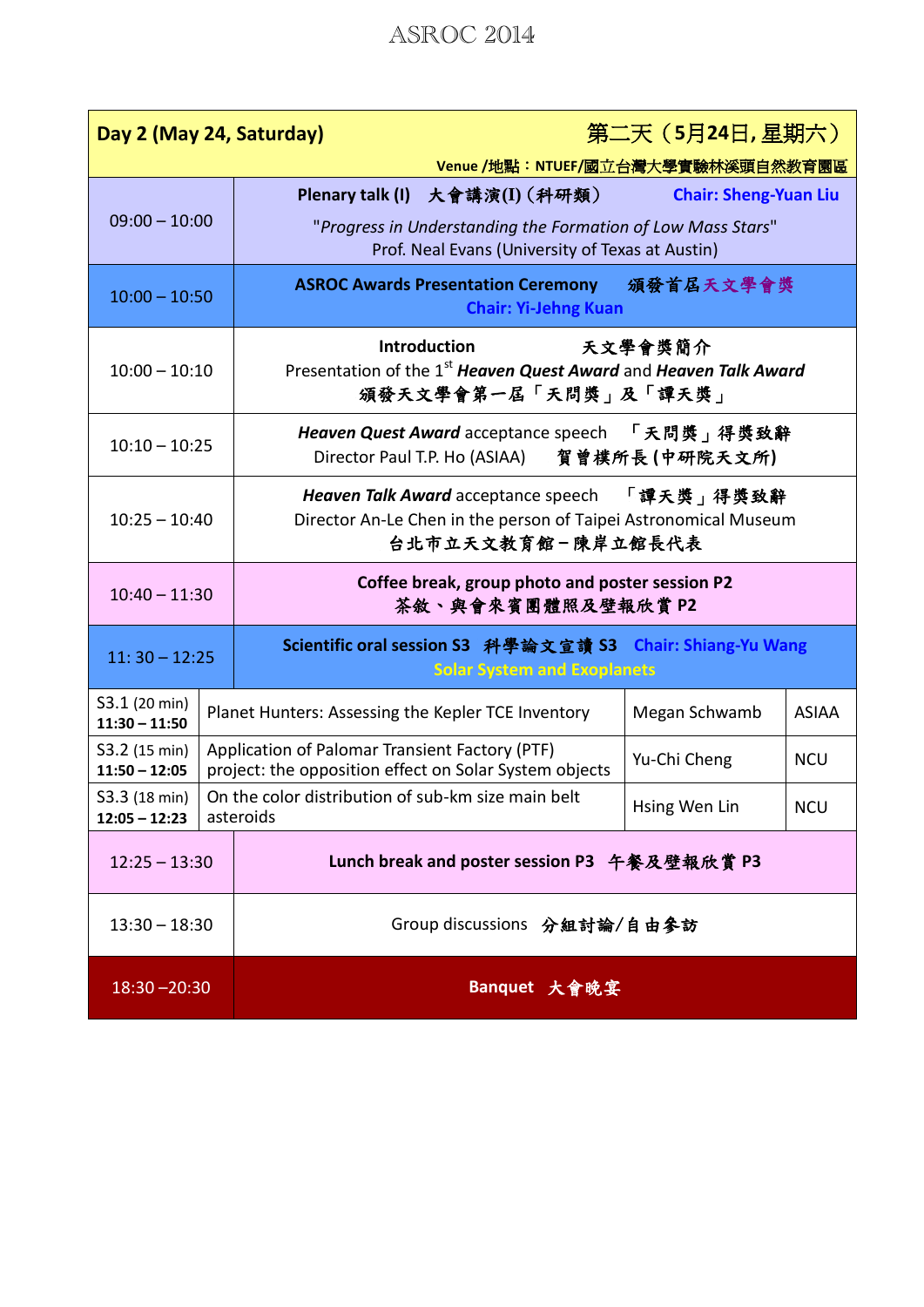| Day 3 (May 25, Sunday)                                                                                              |                                                                                         |                                                                                                                                                         |                                                                       |                                                                       | 第三天 (5月25日,星期日)                  |              |  |
|---------------------------------------------------------------------------------------------------------------------|-----------------------------------------------------------------------------------------|---------------------------------------------------------------------------------------------------------------------------------------------------------|-----------------------------------------------------------------------|-----------------------------------------------------------------------|----------------------------------|--------------|--|
| Venue /地點:NTUEF/國立台灣大學實驗林溪頭自然教育園區                                                                                   |                                                                                         |                                                                                                                                                         |                                                                       |                                                                       |                                  |              |  |
|                                                                                                                     |                                                                                         | Plenary talk (II)                                                                                                                                       |                                                                       | 大會講演(II)(科普類)                                                         | <b>Chair: Jiun-Huei Proty Wu</b> |              |  |
| $09:00 - 10:00$                                                                                                     |                                                                                         | "How will we find another Earth?"<br>Prof. Debra Fischer (Yale University)                                                                              |                                                                       |                                                                       |                                  |              |  |
|                                                                                                                     |                                                                                         | General Assembly, best-poster awards & presentations,                                                                                                   |                                                                       |                                                                       |                                  |              |  |
| $10:00 - 11:00$                                                                                                     |                                                                                         | councilor election of the 25 <sup>th</sup> Council<br>會員大會、頒發最佳壁報論文獎及得獎論文口頭報告、選舉第25屆理監事                                                                 |                                                                       |                                                                       |                                  |              |  |
|                                                                                                                     |                                                                                         | <b>Chair: Yi-Jehng Kuan</b>                                                                                                                             |                                                                       |                                                                       |                                  |              |  |
| $11:00 - 11:30$                                                                                                     |                                                                                         | Coffee break and poster session P4 茶敘及壁報欣賞 P4                                                                                                           |                                                                       |                                                                       |                                  |              |  |
| $11:30 - 12:20$                                                                                                     |                                                                                         | <b>Scientific oral session S4</b><br>科學論文宣讀 S4                                                                                                          |                                                                       | <b>Education &amp; Public Outreach session E1</b><br>天文教育及業餘天文活動報告 E1 |                                  |              |  |
| Scientific oral session S4 科學論文宣讀 S4<br><b>Chair: Shih-Ping Lai</b><br><b>Extragalactic (I)</b>                     |                                                                                         |                                                                                                                                                         |                                                                       |                                                                       |                                  |              |  |
| S4.1 (20 min)<br>$11:30 - 11:50$                                                                                    |                                                                                         | Current-driven kink instability in magnetically<br>dominated rotating relativistic jet                                                                  |                                                                       |                                                                       | Yosuke Mizuno                    | <b>NTHU</b>  |  |
| S4.2 (18 min)<br>$11:50 - 12:08$                                                                                    |                                                                                         | The PAN-STARRS1 Medium-Deep Survey: the relation<br>of the specific star forming rate-stellar mass-groupcentric<br>radius in galaxy groups and clusters | Hung-Yu Jian                                                          | <b>NTU</b>                                                            |                                  |              |  |
| S4.3 (12 min)<br>$12:08 - 12:20$                                                                                    |                                                                                         | Are quasar jets conical?                                                                                                                                |                                                                       | Ting-Yu Huang                                                         | <b>NTHU</b>                      |              |  |
| Education & Public Outreach session E1 天文教育及業餘天文活動報告 E1<br><b>Chair: Wenping Chen</b>                               |                                                                                         |                                                                                                                                                         |                                                                       |                                                                       |                                  |              |  |
| E1.1 (30 min)<br>$11:30 - 12:00$                                                                                    | Exploration of outer Solar System (invited)                                             |                                                                                                                                                         |                                                                       |                                                                       | Shiang-Yu Wang                   | <b>ASIAA</b> |  |
| E1.2 (20 min)<br>$12:00 - 12:20$                                                                                    |                                                                                         | The encounter of planets with symphony 當天文遇上<br>交響樂-霍爾斯特《行星組曲》育藝深遠校外教學<br>音樂會                                                                           |                                                                       |                                                                       | Jim Ching-chuan<br>Hung          | <b>TAM</b>   |  |
| Lunch break and poster session P5 午餐及壁報欣賞 P5<br>$12:30 - 13:30$                                                     |                                                                                         |                                                                                                                                                         |                                                                       |                                                                       |                                  |              |  |
| $13:30 - 15:00$                                                                                                     |                                                                                         | <b>Scientific oral session S5</b><br>科學論文宣讀 S5                                                                                                          | <b>Education &amp; Public Outreach session E2</b><br>天文教育及業餘天文活動報告 E2 |                                                                       |                                  |              |  |
| Scientific oral session S5 科學論文宣讀 S5<br><b>Chair: Chin-Fei Lee</b><br><b>Extragalactic (II) and Instrumentation</b> |                                                                                         |                                                                                                                                                         |                                                                       |                                                                       |                                  |              |  |
| S5.1 (20 min)<br>$13:30 - 13:50$                                                                                    | Spectroscopy of the afterglow of gamma<br>ray burst 130606A: reionization at $z \sim 6$ |                                                                                                                                                         |                                                                       | Tomo Goto<br><b>NTHU</b>                                              |                                  |              |  |
| S5.2 (15 min)<br>$13:50 - 14:05$                                                                                    | Modeling the formation of polar ring<br>galaxies                                        |                                                                                                                                                         |                                                                       | Yu-Heng Ho                                                            |                                  | <b>NTHU</b>  |  |